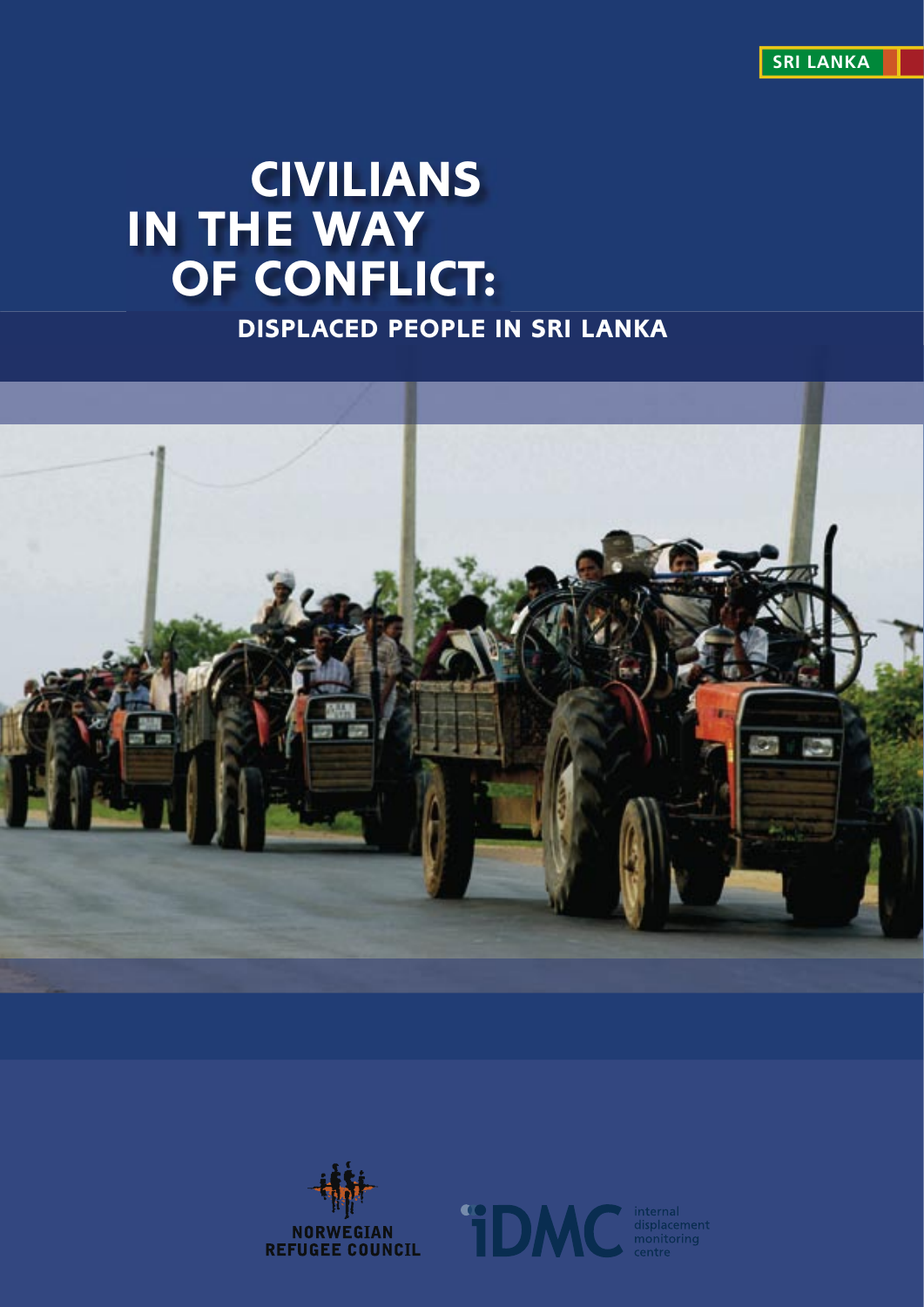# **Civilians in the way of conflict: Displaced people in Sri Lanka**

**September 2007** 

#### **Acknowledgements**

*The material for this report was gathered by Kavita Shukla of the Internal Displacement Monitoring Centre (IDMC) during and following a fact-finding mission to Sri Lanka in June and July 2007. In the course of the mission, interviews were conducted in Trincomalee district in the east, Puttalam district in the west and in the capital, Colombo. The IDMC is grateful to the staff of civil society organisations, international and national humanitarian and human rights agencies, donors, and in particular the internally displaced persons of Sri Lanka who provided information for this report. The IDMC would also like to express its gratitude to the reviewers of this report for their invaluable guidance and assistance.* 

Cover illustration: Civilians fleeing fighting between the government and LTTE in 2006 (Photo: Reuters, courtesy www.alertnet.org) All other photos: Kavita Shukla/IDMC, June 2007

Cover design by Damla Süar, Geneva, www.damlasuear.ch

Published by the Internal Displacement Monitoring Centre Norwegian Refugee Council Chemin de Balexert 7-9 CH-1219 Châtelaine (Geneva), Switzerland Tel: +41 22 799 0700, Fax: +41 22 799 0701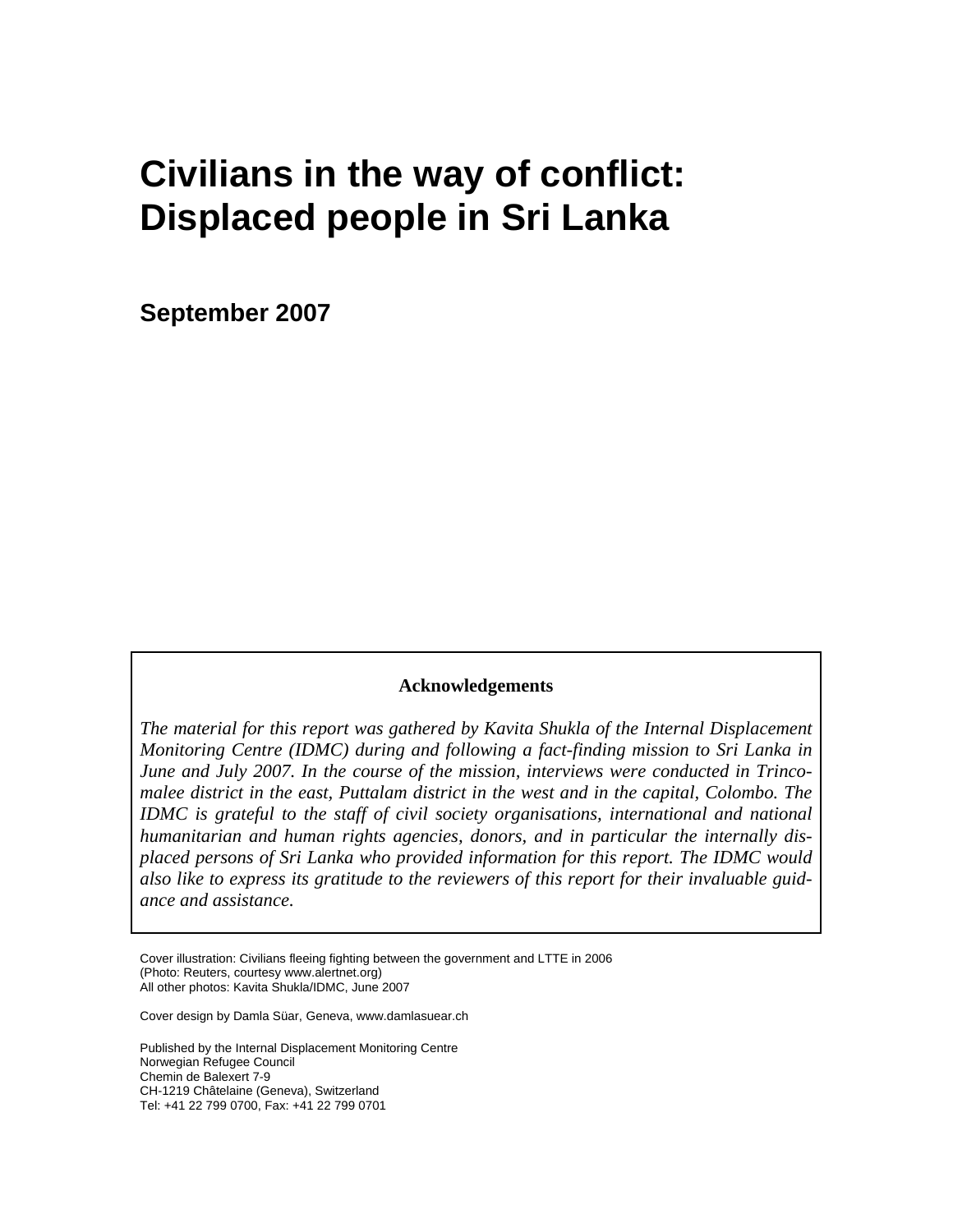# **Table of contents**

| Government restrictions around military bases and high security zones 17 |  |
|--------------------------------------------------------------------------|--|
|                                                                          |  |
|                                                                          |  |
|                                                                          |  |
|                                                                          |  |
|                                                                          |  |
|                                                                          |  |
|                                                                          |  |
|                                                                          |  |
|                                                                          |  |
|                                                                          |  |
|                                                                          |  |
|                                                                          |  |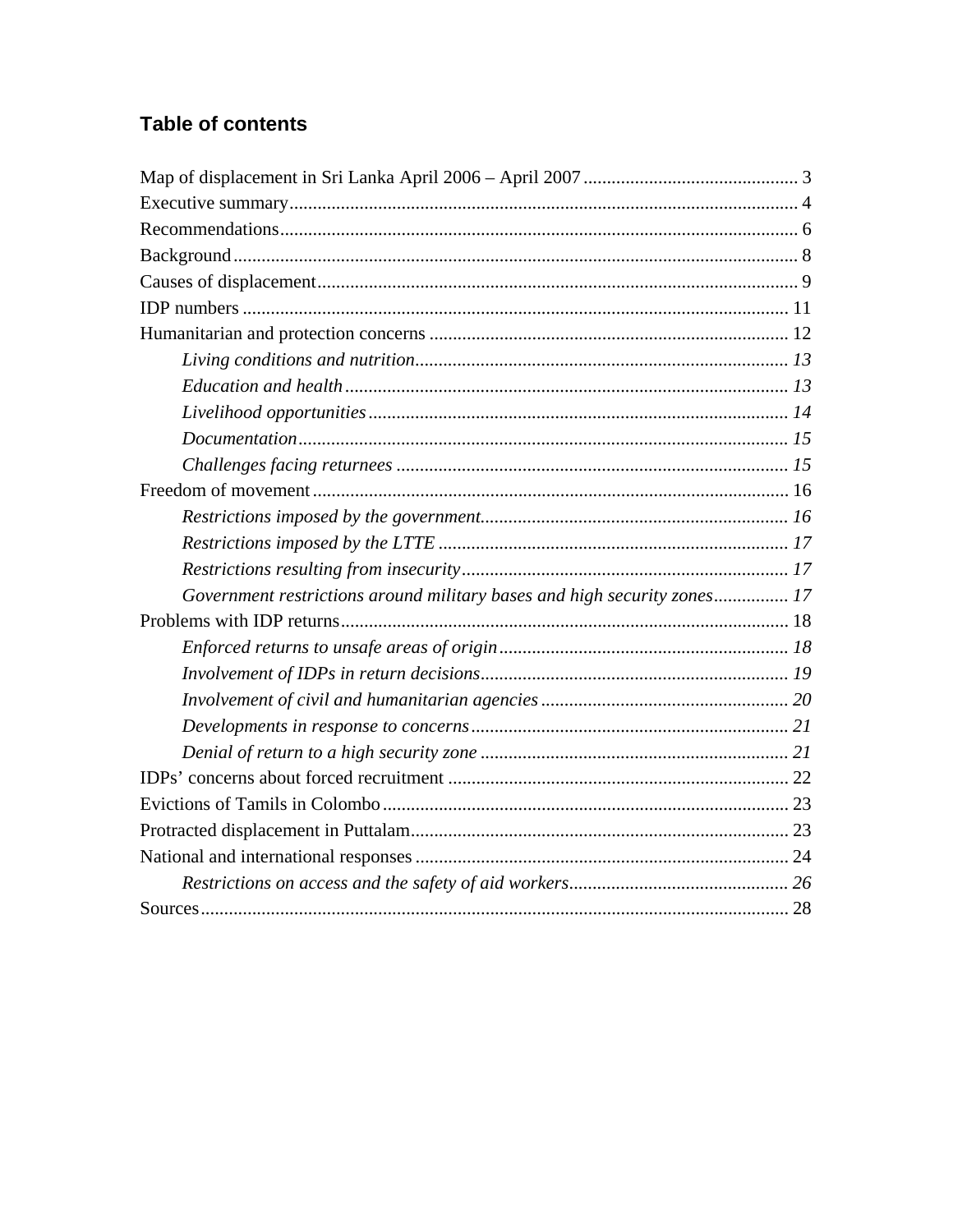

<span id="page-3-0"></span>**Map of displacement in Sri Lanka April 2006 – April 2007** 

Source: UNHCR / Sri Lankan Ministry of Nation Building and Development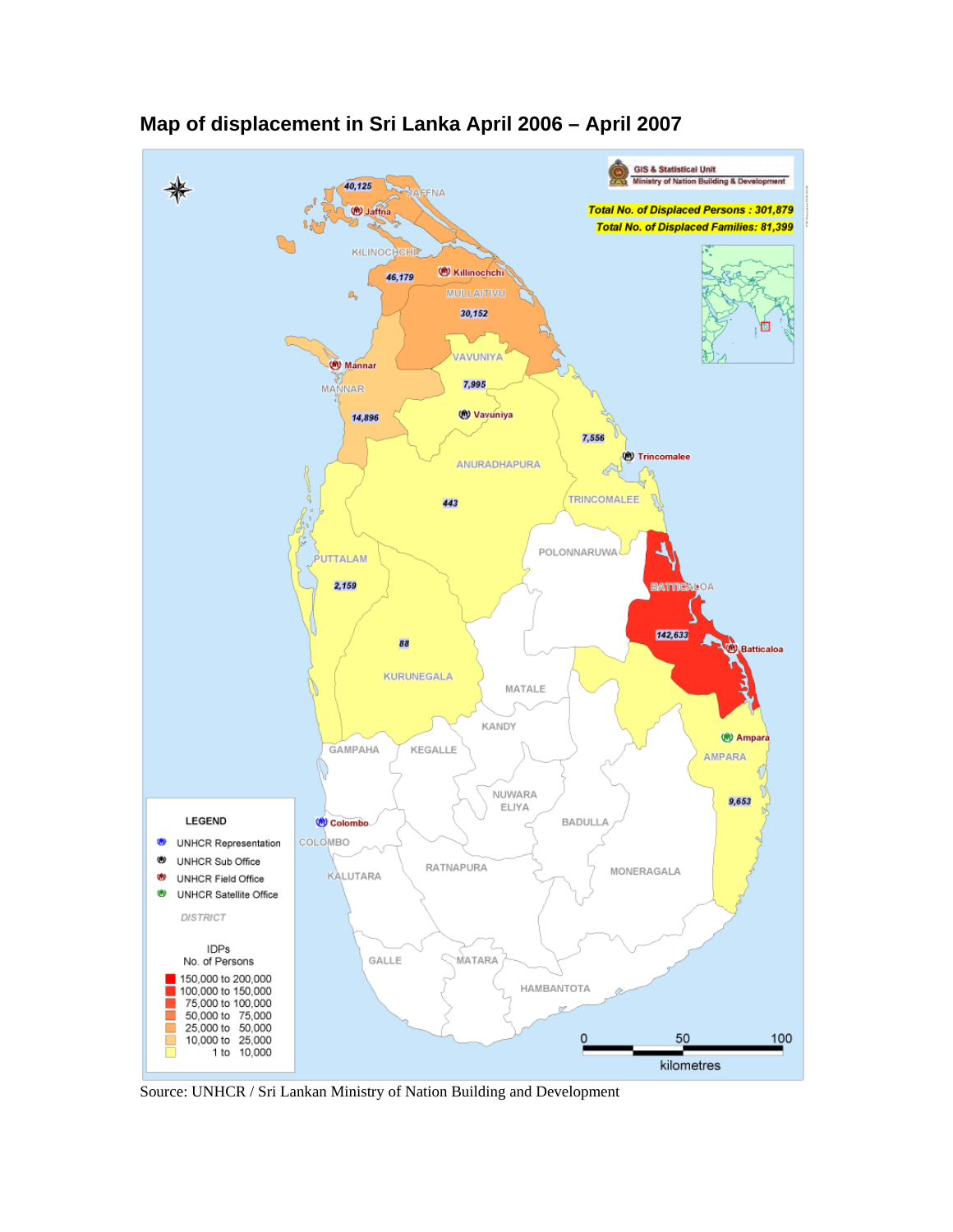## <span id="page-4-0"></span>**Executive summary**

*Since mid-2006, a dramatic escalation in the civil war in Sri Lanka between government forces and the rebel Liberation Tigers of Tamil Eelam (LTTE) has resulted in over 4,000 deaths and the displacement of hundreds of thousands of people. The latest phase of the 24-year conflict has also prolonged the misery of large numbers of civilians already displaced by the conflict between 1983 and 2002, and by the December 2004 tsunami.* 

*At the end of 2006, at least 520,000 people in Sri Lanka were victims of conflict-induced displacement in a country of 20 million, making up one of the largest displacement crises in Asia in absolute terms and particularly in terms of the proportion of the population displaced. Upwards of 300,000 people were displaced in the offensive from 2006 onwards, with Tamil and Muslim minorities in the districts of Batticaloa, Trincomalee and Jaffna the most affected. Despite a major return programme initiated by the government in Batticaloa and Trincomalee in recent months, the number of conflict-induced internally displaced people (IDPs) in the country is estimated still to be around 460,000.* 

*During the renewed offensive, both the government forces and the LTTE have been accused of deliberately targeting civilians and committing or permitting grave violations of international humanitarian law. The Karuna militia group, which broke away from the LTTE in 2004 and is now aligned with government forces against the LTTE, has also been accused of widespread abuses in eastern Sri Lanka.* 

*In many instances in 2006 and 2007, violations by both parties of a 2002 ceasefire agreement between the government and the LTTE have become particularly brutal, involving the use of civilians as human shields, attacks on places of worship and refuge, retaliatory killings, abductions and disappearances, targeted assassinations, and widespread displacement.* 

*Many civilians have fled their homes to escape indiscriminate bombardments, others have left after receiving warnings of imminent attacks from parties to the conflict, and some have been forced to leave after losing their livelihoods. Not all civilians have been able to escape the battlefields. In a number of incidents, people have been left stranded in extremely dangerous situations or facing severe shortages of critical supplies, due to ongoing restrictions placed on their movement by the government and the LTTE. It is the Tamil citizens of Sri Lanka who face most restrictions from both warring sides.* 

*The unexpectedly large number of people displaced has created many humanitarian challenges and protection problems at the IDP camps and welfare centres. Nevertheless, many IDPs have not wanted to go back to their homes unless the insecurity that compelled them to leave is fully resolved.* 

*The protection standards outlined in the Guiding Principles on Internal Displacement have been disregarded by each of the parties to the conflict. Forced returns of IDPs, spearheaded to a large extent by the army, have been a major cause for concern. In the*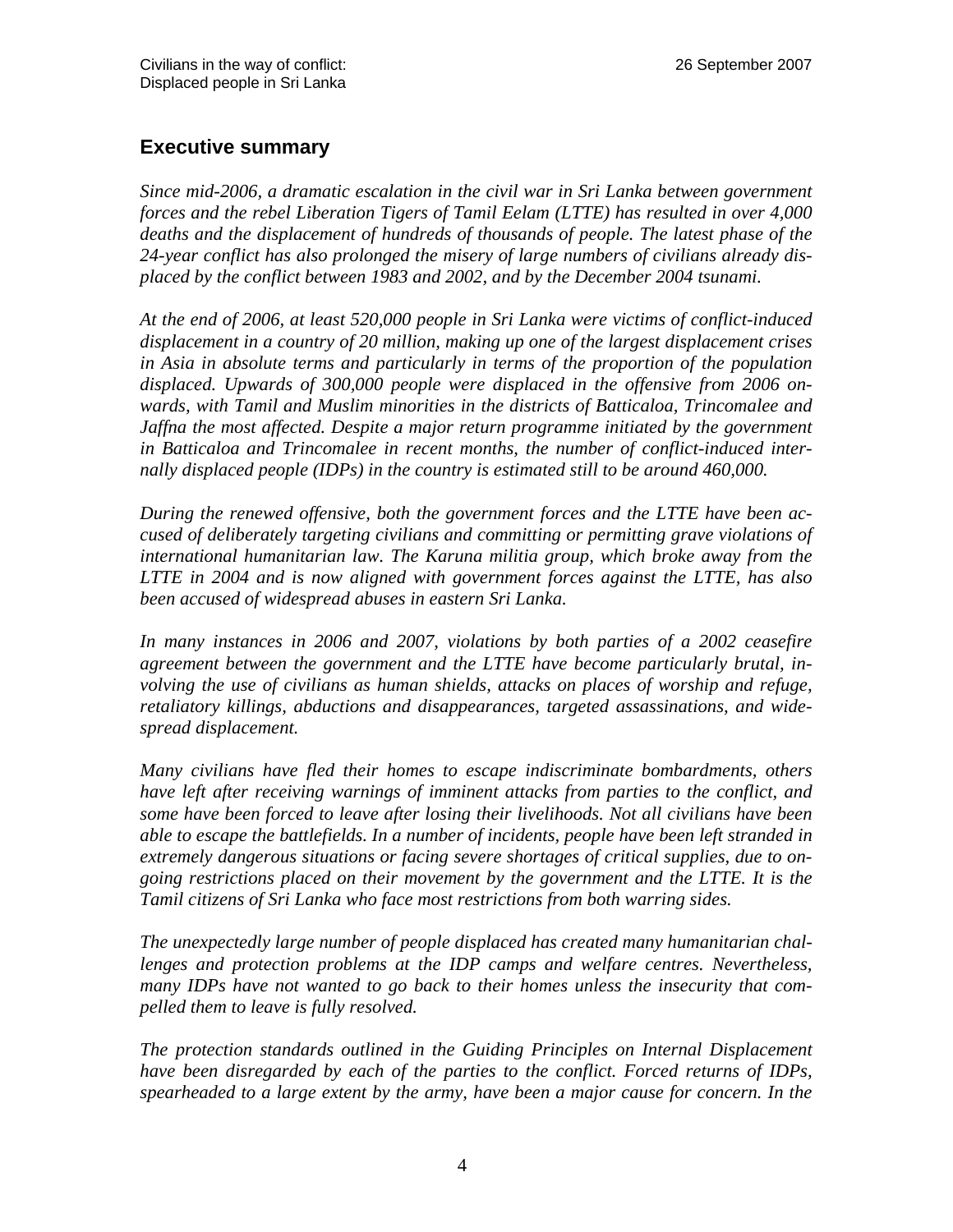<span id="page-5-0"></span>*early stages of the return drive launched by the government in March 2007, IDPs reported facing coercion to go back, either in the form of physical force, or through threats to have food supplies cut off and the provision of security denied. Humanitarian and human rights agencies were frequently denied access to monitor the return processes. Reports of forced returns have become less frequent in more recent IDP return movements, but the process remains heavily militarised and agencies are still being kept away from areas of return.* 

*Many of the IDPs who have returned home to eastern and north-eastern areas during the*  last year, whether voluntarily or involuntarily, have experienced difficulties due to the *general security situation, and continue to face the risks of death, injury, loss of shelter and livelihoods and conscription into armed groups. IDPs who have returned to insecure areas cannot be considered to have found a durable solution to their displacement.* 

*The plight of more than 60,000 Muslim IDPs living in Sri Lanka's western Puttalam district is often overlooked; after being displaced for 17 years the community is experiencing breakdowns of traditional family structures and the potential for radicalisation. A recently approved World Bank project is offering some hope to the IDPs as it will enable some of them to have houses in Puttalam, and regain the basis of a normal life.* 

*Government responses to the various displacement situations, and the pressure applied on some groups to return prematurely, may stem from a disinclination to deal with another large IDP population in a country which already harboured hundreds of thousands of displaced people. However, given the climate of distrust between the current government and the minorities of Sri Lanka, it may be perceived that the return programme purposefully discriminates against minority populations. Although in some areas the government of Sri Lanka has shown greater seriousness in respecting the rights of the*  displaced, it still needs to take more concrete actions to demonstrate convincingly that it *intends to respect the rights of all displaced persons, whether they belong to a minority or not.* 

*The legitimacy of the government's response in recent months to IDPs' needs has been coloured by accusations that a number of national institutions with mandates to protect people have lost their independence under the current administration. Meanwhile, access to vulnerable groups and the safety of aid workers continue to cause concern to the humanitarian community in the country.* 

*During 2007, the army has achieved significant victories in the east and north-east, and in July the government announced it had taken control over the entire eastern province from the LTTE. However, few analysts believe that this victory will increase peace prospects or end the massive humanitarian and human rights crisis that has engulfed Sri Lanka, and caused the forced displacement of so many civilians.*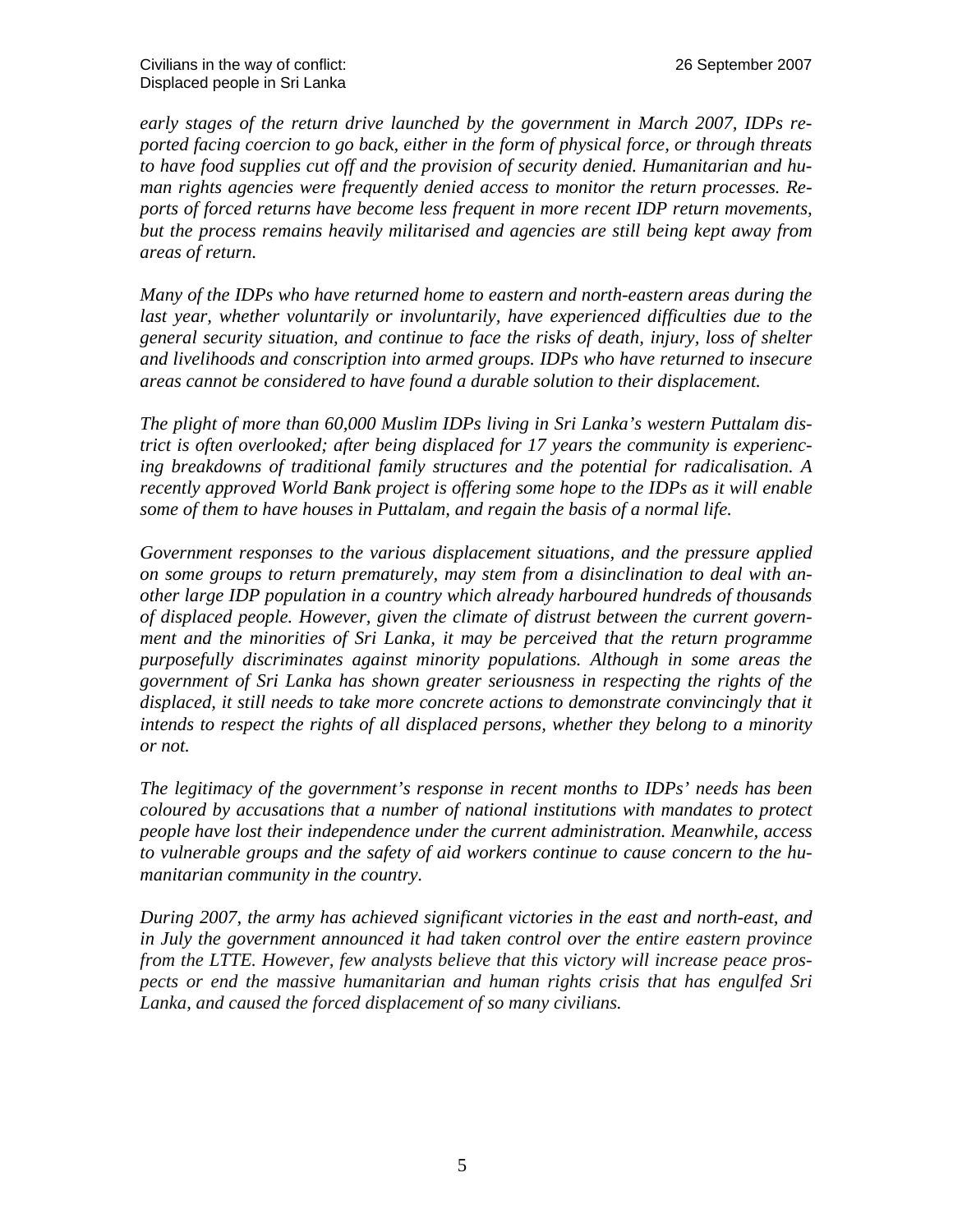## **Recommendations**

To the Government of Sri Lanka and the Liberation Tigers of Tamil Eelam (LTTE):

- Halt the practice of forcibly displacing civilians in violation of international humanitarian law and the Guiding Principles on Internal Displacement, unless it is for their safety or imperative military reasons.
- Respect the right of civilians to move freely to escape conflict, violence and human rights violations, as enshrined in international human rights law, the Guiding Principles on Internal Displacement and the Constitution of Sri Lanka.
- At all times distinguish between the civilian population and combatants in order to spare civilians and their property, to ensure that civilians are not caught in the crossfire and have safe passage to leave conflict-affected areas.
- Permit unrestricted access by international and national humanitarian agencies to all those in need in areas controlled by any party to the conflict.

#### To the Government of Sri Lanka:

- Develop and implement a national policy for protection and assistance to IDPs based on the Guiding Principles on Internal Displacement.
- Take measures to ensure that government agencies end the practice of coerced returns, and that all return decisions depend on the informed consent of IDPs.
- Take steps to improve IDPs' understanding of their rights according to the Guiding Principles on Internal Displacement.
- Consult with and inform IDPs, and the humanitarian agencies assisting them, on return-related issues and ensure all decisions concerning their lives remain transparent.
- Implement the agreement to permit IDP camp representatives to undertake "go and see" visits before each return phase, and ensure that decisions on returns reflect their recommendations.
- Increase the role of civilian authorities and monitors in the return process, in the place of the army.
- Secure IDP sites and camps in government-controlled areas against militia groups such as the Karuna faction.
- Prior to IDPs return, make sure that areas of origin are free from paramilitary groups, landmines, and other obstacles to safe return.
- In close cooperation with humanitarian agencies, prepare the ground for the IDPs' return and ensure that shelters, schools, health facilities and the civil machinery are functioning before return commences.
- End restrictions that appear to discriminate against members of minority communities, such as preventing returns of Tamil IDPs to Muttur East while keeping the area open to investment.
- Ensure that all civilians displaced from the government-designated high security and prohibition zones are compensated fairly and fully involved in their resettlement.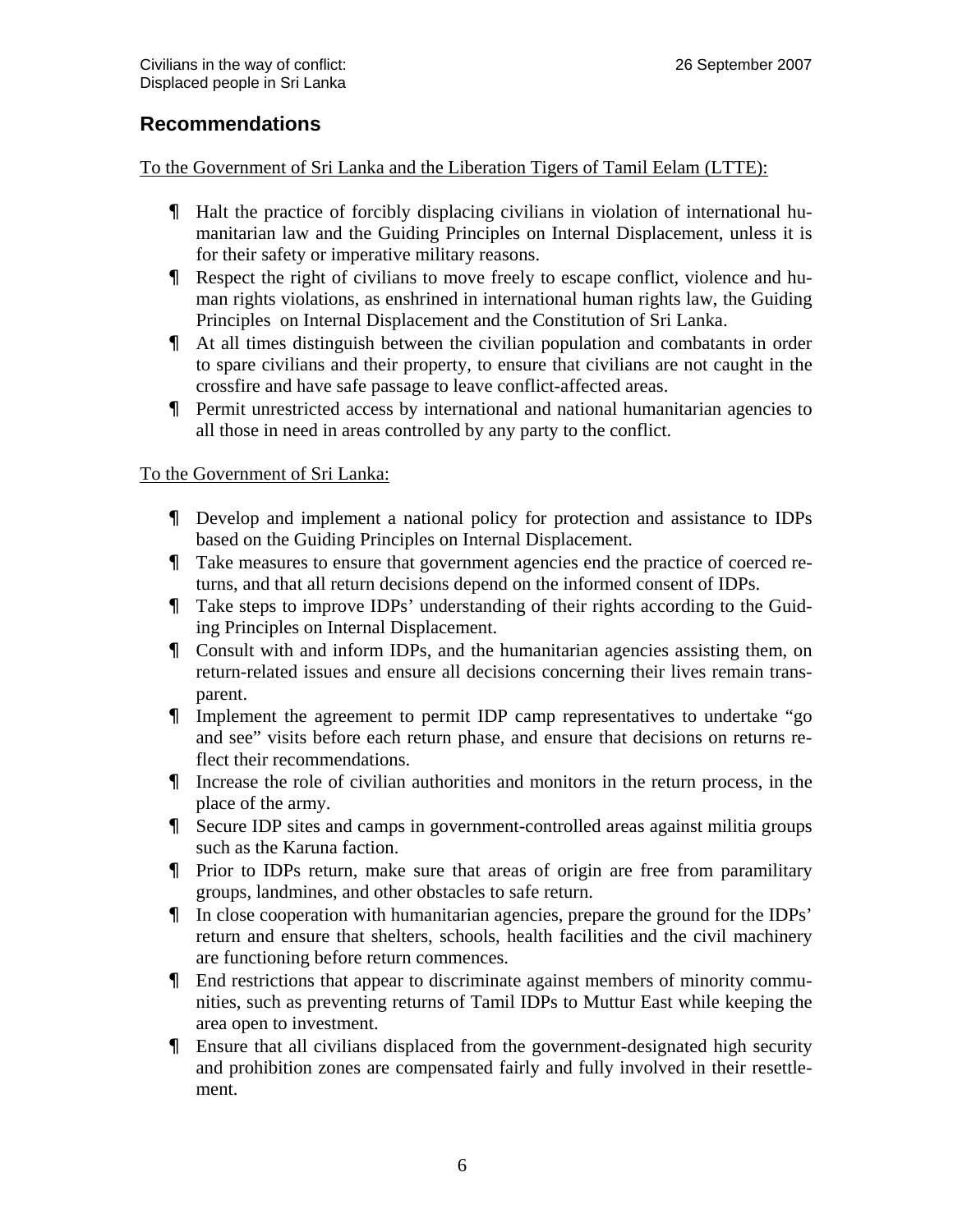- Take action to prevent the forced recruitment of children and the harassment of aid workers by the Karuna militia in government-controlled areas, and to end the impunity of perpetrators, in order to make these areas safer for IDP return and monitoring.
- Re-establish and maintain a secure humanitarian environment in Sri Lanka.

#### To the LTTE:

- Enable civilians to escape from areas of conflict, and end the violations of international humanitarian law which prevent them from doing so.
- Permit all residents in areas under LTTE control to move in and out of the territory freely.
- End the forced recruitment of children and adults and permit those who joined the LTTE involuntarily to leave the group.
- Grant international and national agencies unimpeded access to all the vulnerable people in areas of LTTE control.

#### To international and national organisations:

- Monitor returns of IDPs to ensure they are voluntary and respect their safety and dignity.
- Advocate with the government for the ending of involuntary returns.
- Create awareness among IDPs of their rights against forcible return.
- Continue to underline the need for access to all parts of the country.
- Continue to brief international human rights bodies and donors on violations of the rights of IDPs and bars to humanitarian access.
- Maintain efforts for durable solutions for the IDPs living in Puttalam.

#### To donors:

- Ensure parties receiving aid demonstrate their commitment to ending human rights violations and abuses.
- Support the efforts of national NGOs to monitor and report on the situation of IDPs and other vulnerable groups both within and outside Sri Lanka.
- Encourage and help the government to develop and implement a national policy for protection and assistance to IDPs based on the Guiding Principles on Internal Displacement.
- Ensure that any aid to Sri Lanka is distributed equitably among those in need, so as not to exacerbate tensions among the different ethnic groups.
- Support agencies that are implementing conflict-prevention and peacebuilding initiatives among the Sinhala, Tamil and Muslim communities.
- Support non-operational agencies engaged in assessing and reporting on humanitarian and human rights violations in the country.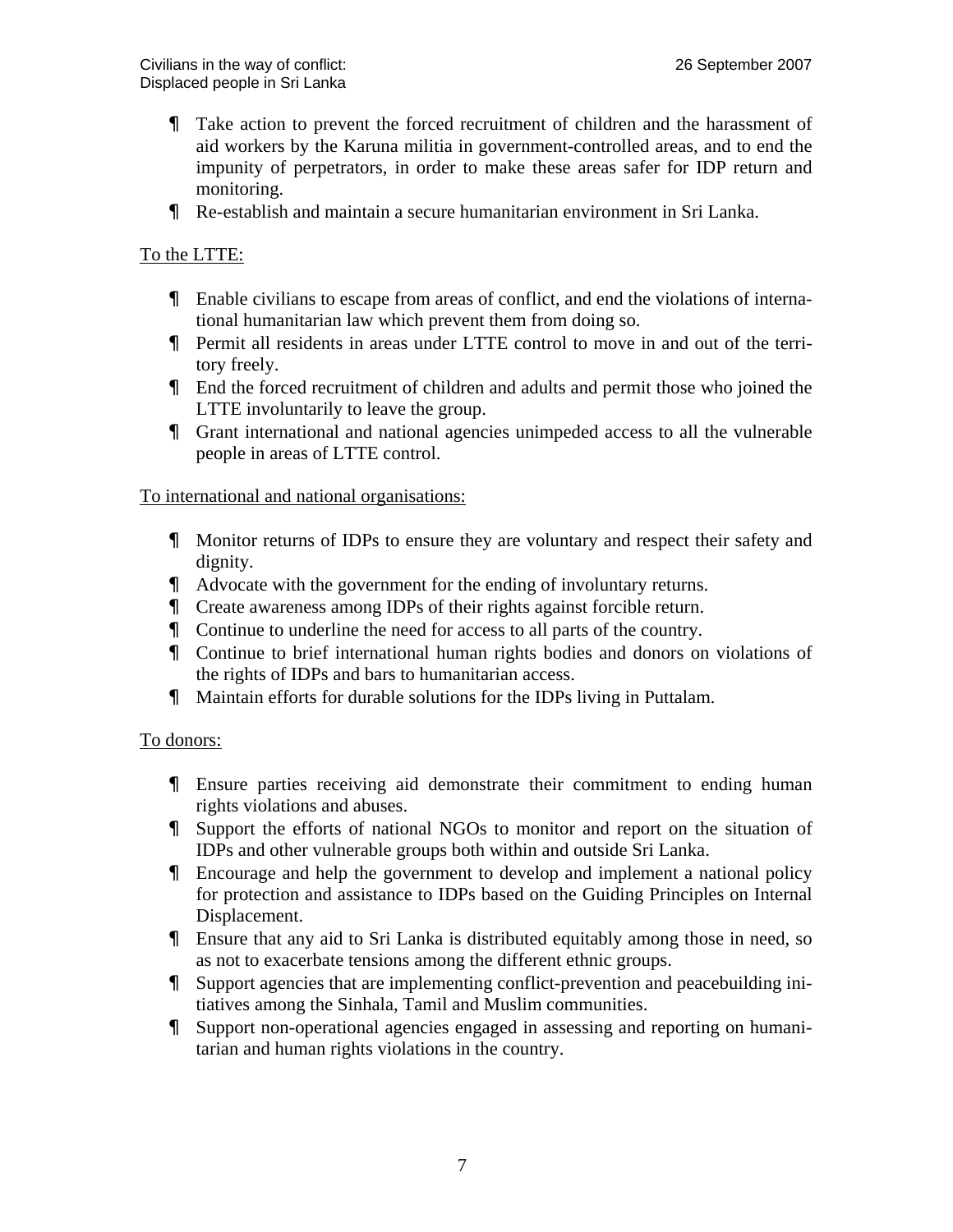# <span id="page-8-0"></span>**Background**

Historical divisions between the Sinhalese majority and Tamil minority in Sri Lanka have led to a civil war that has caused 70,000 deaths and one of the worst internal displacement crises in Asia, with several hundreds of thousands of people displaced.

Following the end of Britain's colonial rule of Sri Lanka in 1948, a series of government policies led Tamils to fear that they would become marginalised in an increasingly Sinhalese-dominated society. From 1956 onwards, there were outbreaks of communal violence and growing radicalisation of some members of the Tamil community. By the mid-1970s, Tamil political leaders were moving away from supporting a federal state and increasingly callin[g](#page-8-1) for a separate state, "Tamil Eelam", in the Tamil-dominated north and east of Sri Lanka.<sup>1</sup>

After an incident in 1983 in which 13 government soldiers were killed by the rebel Liberation Tigers of Tamil Eelam (LTTE), rioting erupted across the country. Following the violence, Sri Lanka became embroiled in armed conflict between government forces and the LTTE. Despite negotiations between the two sides and an intervention by Indian peacekeeping forces, with the exception of a few periods of calm, the hostilities persisted for two decades.

A ceasefire between the government and the LTTE, facilitated by Norway in 2002, eventually brought hope that the conflict would be resolved. The government lifted its ban on the LTTE, while the LTTE gave up their demands for a separate state. However, the Sri Lanka Monitoring Mission (SLMM) mandated to monitor the ceasefire observed ongoing abuses, mostly by the LTTE. One year into the ceasefire, the LTTE abandoned peace talks, but the ceasefire held for a period of "no war and no peace."

In 2004, the LTTE leader in the east, Colonel Muralitharan or Karuna, broke with the organisation's central command, weakening the LTTE. Currently Karuna and his supporters are operating as a paramilitary group in eastern Sri Lanka, particularly in the district of Battica[lo](#page-8-2)a. The Karuna group is believed by observers to be aiding the army against the LTTE. $^{2}$ 

The December 2004 tsunami led to the deaths of more than 30,000 Sri Lankans and the displacement of over half a million people. In 2005, the government and the LTTE arrived at an agreement to share \$3 billion in tsunami assistance from the international community, but the agreement was never implemented, and the two sides lost an opportunity to work in cooperation. The same year, the LTTE assassinated the ethnically-Tamil Foreign Minister, after which Parliament passed emergency regulations that remain in place today.

 $\overline{a}$ <sup>1</sup> US Department of State, *Background Note: Sri Lanka*, May 2007, p.4.<br><sup>2</sup> The Guardian, *Batusan treeps and Tiggrey refugese gaught in Sri Lank* 

<span id="page-8-2"></span><span id="page-8-1"></span>The Guardian, *Between troops and Tigers: refugees caught in Sri Lanka's bloody crossfire,* 30 March 2007.